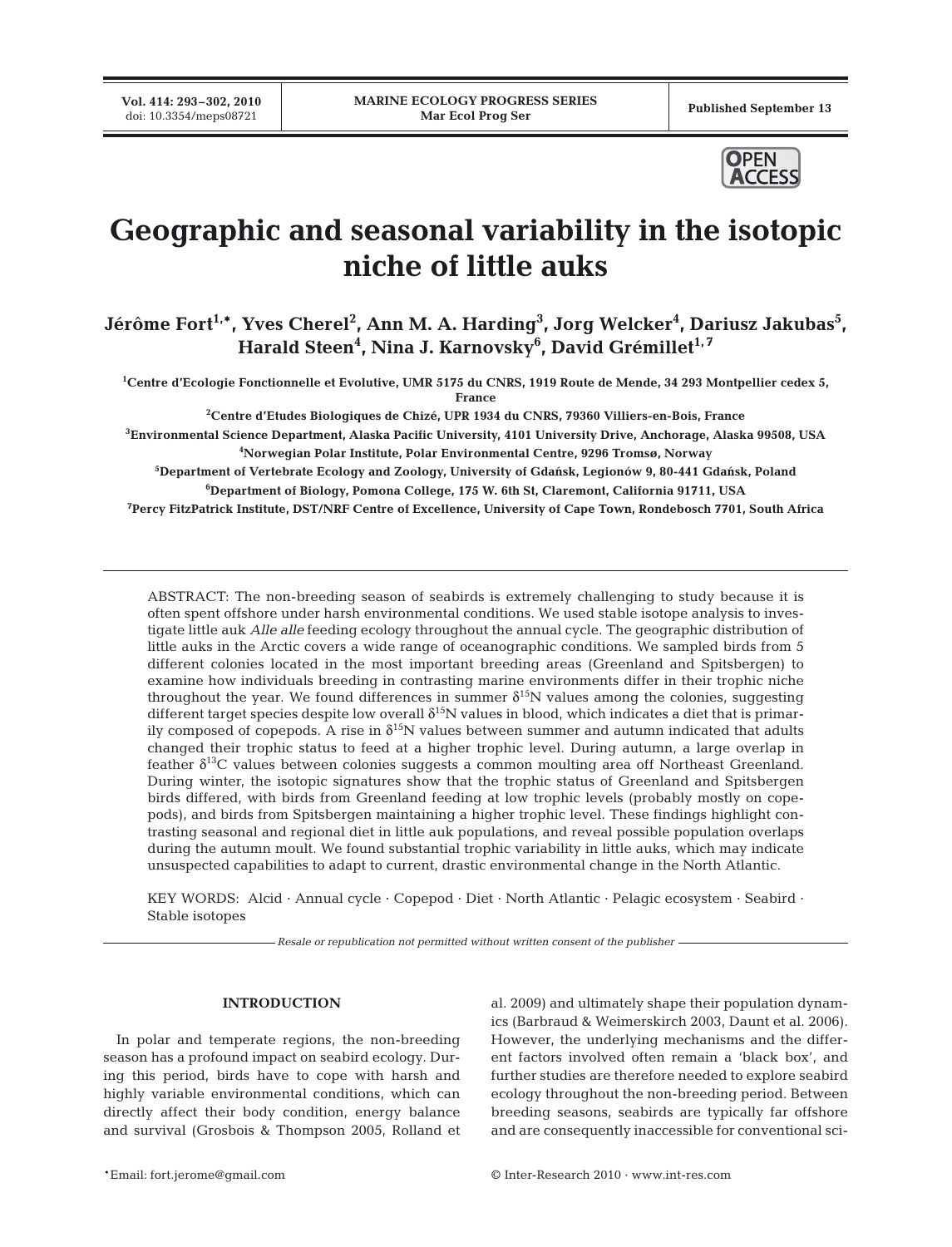entific studies (Gaston 2004). In recent years, technical developments have started to alleviate this problem. For example, miniaturized electronic tracking tags allow investigations of winter movements and migration routes (e.g. Bost et al. 2009, Egevang et al. 2010), fatty acid analyses can provide information on specific dietary components (e.g. Williams et al. 2008), and modelling has improved our knowledge of seabird winter energetics (e.g. Fort et al. 2009). These studies are nonetheless often restricted temporally or spatially, thereby ignoring potential environmental variability, which may affect strategies across individuals and populations (Grémillet & Boulinier 2009). Stable isotope analysis is a powerful technique in the study of animal feeding ecology under variable conditions (West et al. 2006). This approach indeed permits the identification of animal isotopic niches (i.e. the  $\delta$ -space used by an organism and defined by the 2 isotopic axes δ<sup>15</sup>N and δ<sup>13</sup>C; Newsome et al. 2007), where the nitrogen isotopic ratio reflects trophic position/diet of the predator, while the carbon isotopic ratio reflects its spatial foraging distribution (Hobson et al. 1994, Kelly 2000). These isotopic axes therefore help in defining the ecological niche of the animal (Newsome et al. 2007, Cherel 2008). In seabirds, stable isotope analysis has been used to track both migration and diet (e.g. Hobson 1999, Cherel et al. 2007). Indeed, since different body tissues incorporate the isotopic signatures of resources at different rates, the analysis of different tissues allows tracking of changes in feeding ecology over different time periods and at different time scales, including the non-breeding period (Hobson 1993, Cherel et al. 2008).

The little auk *Alle alle* is a small diving seabird that feeds almost exclusively on zooplankton in Arctic and North Atlantic waters, with a breeding distribution covering a wide range of ocean current regimes and contrasting water masses (Gaston & Jones 1998, Stempniewicz 2001). With recent estimates of >80 million individuals (Gaston & Jones 1998, Isaksen & Gavrilo 2000, Kampp et al. 2000, Egevang et al. 2003), this species is the most abundant seabird of the North Atlantic and one of the most abundant seabirds in the world (Stempniewicz 2001). It therefore plays a crucial role within Arctic ecosystems, notably in terms of energy and organic matter transfer. For example, breeding little auks foraging in the North Water Polynya off Northwest Greenland account for 92 to 96% of the carbon flux to seabirds, and consume up to 24% of the copepod standing stock in this region (Karnovsky & Hunt 2002). During the non-breeding season, knowledge of their spatial distribution and diet are more elusive. Winter vertical migration of their main prey *Calanus* spp. (Harding et al. 2008), which tend to descend to depths unreachable by little auks

(>100 m; Falk-Petersen et al. 2009), suggests a strong seasonal shift in little auk diet. Only one study (Karnovsky et al. 2008) has investigated the non-breeding diet of little auks, and this study concludes that these birds show dietary shifts during the different seasons, especially during autumn. However, this study was limited to one particular site, the North Water Polynya, where random birds were sampled during different seasons. This procedure does not allow the comparative analysis of little auk diet across the annual cycle for birds of known origin. Such investigations are nonetheless essential to assess dietary flexibility in little auk populations across a large portion of the North Atlantic, and their capacity to respond/adapt to contrasting and fluctuating environments and resource availability.

Therefore, using isotopic signatures of different body tissues from birds breeding at different geographical sites, the present study aimed to (1) assess trophic level variability in little auks throughout the annual cycle to investigate how birds respond to a change in their feeding environment, and (2) compare the isotopic niches across little auk populations at different spatial scales in order to determine how environmental conditions experienced by each population may affect little auk feeding ecology during the different seasons.

#### **MATERIALS AND METHODS**

**Sample collection.** This study was conducted during the 2007 breeding season at 4 colonies on Spitsbergen and 1 colony on East Greenland. A total of 291 breeding adults and 20 chicks of little auks were sampled, and 28 chick meals collected (see Table 1 & Fig. 1). Hereafter, these 5 colonies are referred to as EG for the East Greenland colony, and as S1 to S4 following a north– south gradient for the Spitsbergen colonies (Fig. 1).

Blood samples (~0.2 ml) were collected from the brachial vein. Seventy percent ethanol was then added to the whole blood, which was kept frozen at –20°C until isotopic analysis. To check if results were not sexbiased, an additional small amount of blood was taken at EG, S2 and S4 for subsequent molecular sexing as detailed in Fridolfsson & Ellegren (1999).

Little auks have 2 distinct moults  $yr^{-1}$ : one complete moult in autumn (September–October) that involves the replacement of the complete body plumage, and a partial moult in winter (March) when only feathers from the neck and head are replaced (Gaston & Jones 1998, Stempniewicz 2001). Therefore, 2 batches of cover feathers were plucked on each breeding adult in summer: 1 from the body (back or belly, reflecting the autumn period), and 1 from the head (cheek, neck or throat, reflecting the winter period). These 2 batches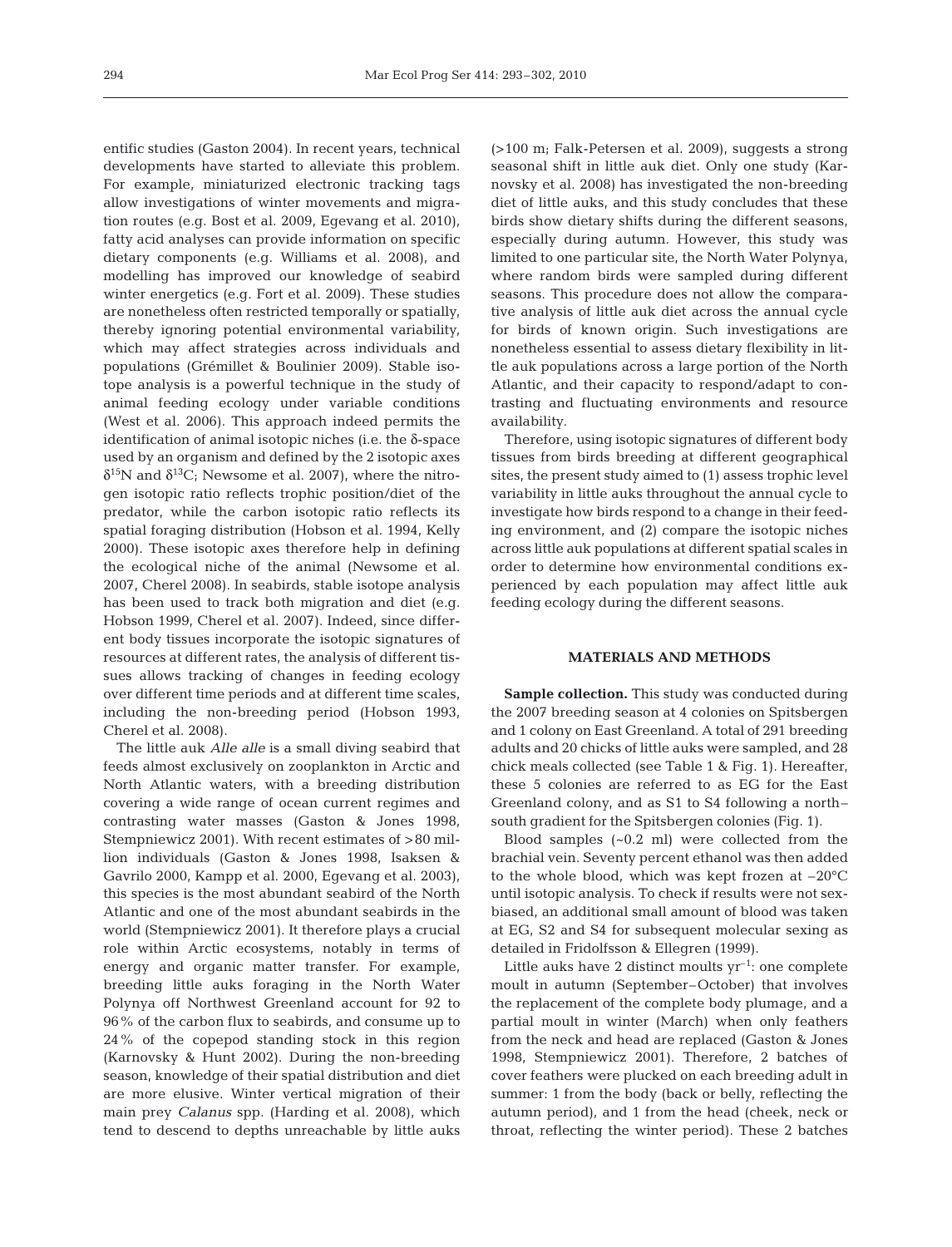

Fig. 1. Breeding colonies of the studied little auk *Alle alle* which are labelled as follows in the text: S1 to S4 for Spitsbergen (from north to south, inset), EG for East Greenland and WG for West Greenland wintering birds (after AMAP 1998). Geographical coordinates given in Table 1

are hereafter called 'body feathers' and 'head feathers'. All feathers were randomly plucked to avoid bias due to an eventual patchy moult pattern. For chicks, only newly grown cover feathers were plucked during the late chick-rearing period, when down had totally disappeared. All collected feathers were kept at ambient temperature in sealed plastic bags until analysis.

Chick meals were collected from adult birds, which carry food to the nest in a sublingual (gular) pouch (Stempniewicz 2001). Adult birds were caught in the colony using mist nets or noose carpets. Each food load was gently scooped out of the gular pouch and immediately preserved in 70% ethanol. Caught adults were released unharmed after 5 to 10 min of handling. In the laboratory, a random sample of each chick meal was taken for dietary analyses. Each diet sample was divided into broad prey classes (copepods, amphipods and others). Prey items were then numbered and identified based on Keast & Lawrence (1990), Kwasniewski et al. (2003), and W. Walkusz (pers. comm.). To estimate the composition of the chick meals by mass, we dried items of each taxon and calculated individual dry mass. We then reconstituted the proportion of each taxon by dry mass in the different chick meal samples.

Twenty additional birds that were legally shot at sea by Greenlandic hunters for commercial sale were bought. The birds were shot off Nuuk (64° 10' N, 51° 45' W; West Greenland, hereafter symbolized as WG) in winter (January 2007) and immediately kept frozen until dissected in the laboratory. Blood samples were collected from the cardiac clot, 'body feathers' were randomly plucked from the belly, back or throat, and birds were visually sexed from gonads. Blood and body feathers were stored as in breeding birds. No head feathers were sampled from these birds because both body and head feathers in winter plumage originate from the same moult (autumn moult). Stomach contents were also removed, but the advanced digestion stage of the prey precluded identification.

**Sample preparation and isotopic analysis.** Prior to isotopic analysis, blood samples were dried for 48 h at 60°C and homogenized. Feathers were rinsed in a 2:1 chloroform: methanol solution, rinsed 2× in a methanol solution, dried for 48 h at 60°C and homogenized with scissors. Food samples were dried for 48 h at 60°C and ground to a powder. Lipids and carbonates were then removed from food samples by rinsing them successively in cyclohexane and 1 N HCl. All isotopic analyses were performed by the Mylnefield Research Services Stable Isotope Laboratory (SCRI, Dundee, Scotland). Analyses were performed

on 1 mg subsamples of dried and homogenized materials loaded into tin cups and combusted at 1000°C in an elemental analyzer (ANCA-GSL, Sercon). Resultant  $CO<sub>2</sub>$  and N<sub>2</sub> gases were then analyzed for <sup>13</sup>C and <sup>15</sup>N isotope abundance in continuous-flow mode using an isotope ratio mass spectrometer (SerCon 20:20, Ser-Con). Measured data were scale-calibrated using 2 international reference materials (IAEA-600 and IAEA-CH6) as well as one in-house standard (leucine). Stable isotope abundances were expressed in  $\delta$  notation as the deviation from standards in parts per thousand (‰) according to the following equation:  $\delta X = \frac{R_{\text{sample}}}{\delta X}$  $R_{standard}$ –1] × 1000, where *X* is <sup>13</sup>C or <sup>15</sup>N and *R* is the corresponding ratio <sup>13</sup>C/<sup>12</sup>C or <sup>15</sup>N/<sup>14</sup>N. The *R*<sub>standard</sub> values were based on Vienna-PeeDee Belemnite (VPDB) for <sup>13</sup>C and atmospheric N<sub>2</sub> (air) for <sup>15</sup>N.

**Data analysis.** Using allometric equations between body mass and carbon half-life in avian blood (Carleton & del Rio 2005), stable isotope half-lives in little auk blood were estimated to be 12 to 15 d. Given this result, and following little auk moulting sequences (see above), blood collected from breeding birds was taken to reflect the summer isotopic signature (from early to late July, following sampling dates at each colony), body feathers the autumn signature (September–October), and head feathers the winter signature (March) (Bearhop et al. 2002). Blood collected on hunted birds also reflects the winter isotopic niche (early January) of little auks.

In order to compare blood and feather isotopic signatures and, consequently, investigate the bird isotopic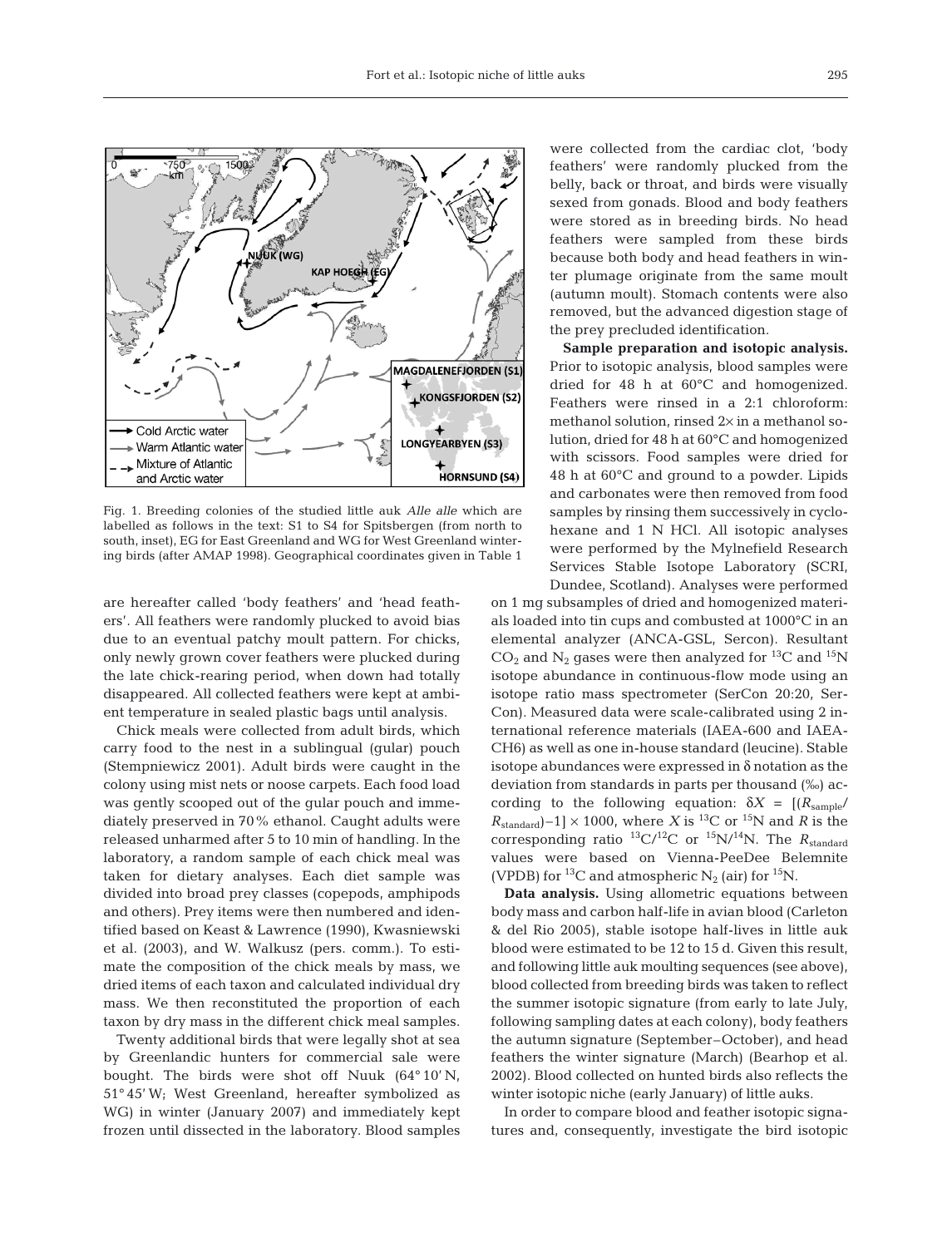niche at different periods of their annual cycle, we needed to take into account the tissue-dependent metabolic routing and enrichment factors for little auks (Podlesak & McWilliams 2006, Quillfeldt et al. 2008a). We thus compared stable isotope ratios obtained from feathers and blood samples that were simultaneously collected on chicks, and calculated correction factors to compare  $\delta^{13}C$  and  $\delta^{15}N$  values from these 2 tissues in adult birds. To avoid effects of growth on blood  $\delta^{15}N$  values (Sears et al. 2009) and therefore allow comparison of chicks and adults, chicks were sampled during the late chick-rearing period, just before fledging, when growth is reduced (see Harding et al. 2009b). We found differences between chick feathers and blood of –0.25‰ for nitrogen and 0.65‰ for carbon, and used these values as correction factors. Therefore, we corrected adult body and head feather isotopic data by subtracting the correction factors before comparing them with blood and zooplankton (uncorrected) isotopic results.

Statistics were computed using Statistica 6.0. We used multivariate analysis of variance (MANOVA) with Wilk's lambda statistics to simultaneously compare  $\delta^{15}N$ and  $\delta^{13}$ C values between colonies, as well as analysis of variance (ANOVA) followed by post-hoc range tests (Tukey's multiple comparison test for unequal sample sizes) to independently compare  $\delta^{15}N$  and  $\delta^{13}C$  values between sexes, seasons and colonies. Presented values are means  $\pm$  SD, and statistical significance was assumed at  $p < 0.05$ .

#### **RESULTS**

For all colonies on which birds were sexed and for all tissues, no differences in  $\delta^{15}N$  and  $\delta^{13}C$  values between adult males and females were observed (ANOVA,  $δ<sup>15</sup>N: F<sub>5,162</sub> = 1.27, p = 0.28; δ<sup>13</sup>C: F<sub>5,162</sub> = 0.52, p = 0.76$ . Therefore, results for the 2 sexes were pooled in the following analyses.

# **Chick meals and adult** δ**15N values**

Chick meals collected at EG and S4 were mostly (63 and 78%) composed of copepods (almost exclusively *Calanus hyperboreus* and *C. glacialis*, respectively; Fig. 2). However, chick meals from EG also included the ice-associated amphipod *Apherusa glacialis* (32%). The values of  $\delta^{15}N$  measured on chick meals was similar for both colonies (Mann-Whitney test, *U* = 72.0,  $p = 0.28$ ,  $n = 12$  and 16 for S4 and EG, respectively) (Table 1, Fig. 3). Moreover, chicks and adults from EG had similar blood  $\delta^{15}N$ values *(t*-test:  $t = 1.56$ ,  $df = 38$ ,  $p = 0.13$ ) *(Table 1)*.

Adult breeding birds at EG showed significant variation in  $\delta^{15}N$  isotopic ratio during the different seasons (ANOVA,  $F_{2.55}$  = 43.99, p < 0.001). Post hoc Tukey's multiple comparison tests indicated an increase in this ratio between summer and autumn ( $p < 0.001$ ), followed by a decrease between autumn and winter (p < 0.001).  $\delta^{15}$ N isotopic values were similar between summer and winter  $(p = 0.59)$  (Fig. 3). Birds breeding in Spitsbergen also present a significant variation in  $\delta^{15}N$ values between seasons  $(F_{2,230} = 541.97, p < 0.001)$ . Like the Greenland birds, this ratio increased between summer and autumn (p < 0.001). However, it remained high in winter with a mean value similar to that found in autumn ( $p = 0.100$ ). This winter ratio was significantly higher than the summer ratio  $(p < 0.001)$  (Fig. 3).

#### **Seasonal and colony variations**

During summer, the different colonies were segregated by their overall isotopic signatures (MANOVA, Wilk's lambda,  $F_{8,174} = 95.50$ , p < 0.001) and in a univariate analysis, by their blood  $\delta^{13}$ C (ANOVA,  $F_{4,88}$  = 282.20, p < 0.001) and  $\delta^{15}N$  values ( $F_{4,88} = 51.15$ , p < 0.001) (Fig. 4A). Post hoc Tukey's multiple comparison tests indicated that among Spitsbergen birds, the 2 southern colonies (S3 and S4) had higher  $\delta^{15}N$  values than the 2 northern colonies (S1 and S2). Moreover, S3 had higher  $\delta^{13}$ C values than S2 and S4, whereas S4 had lower  $\delta^{13}$ C values than S1. Moreover,  $\delta^{13}$ C and  $\delta^{15}$ N values measured in EG were respectively lower and higher than in all Spitsbergen colonies (all  $p < 0.001$ ).

During autumn, birds from the different colonies were also segregated by their overall isotopic signatures  $(F_{10,224} = 7.31, p < 0.001)$ , as well as by their δ<sup>13</sup>C



Fig. 2. *Alle alle*. Composition of chick meals (expressed in % dry mass) collected from adults at Kap Höegh (East Greenland, EG; n = 16) and Hornsund (Spitsbergen,  $S4$ ; n = 12)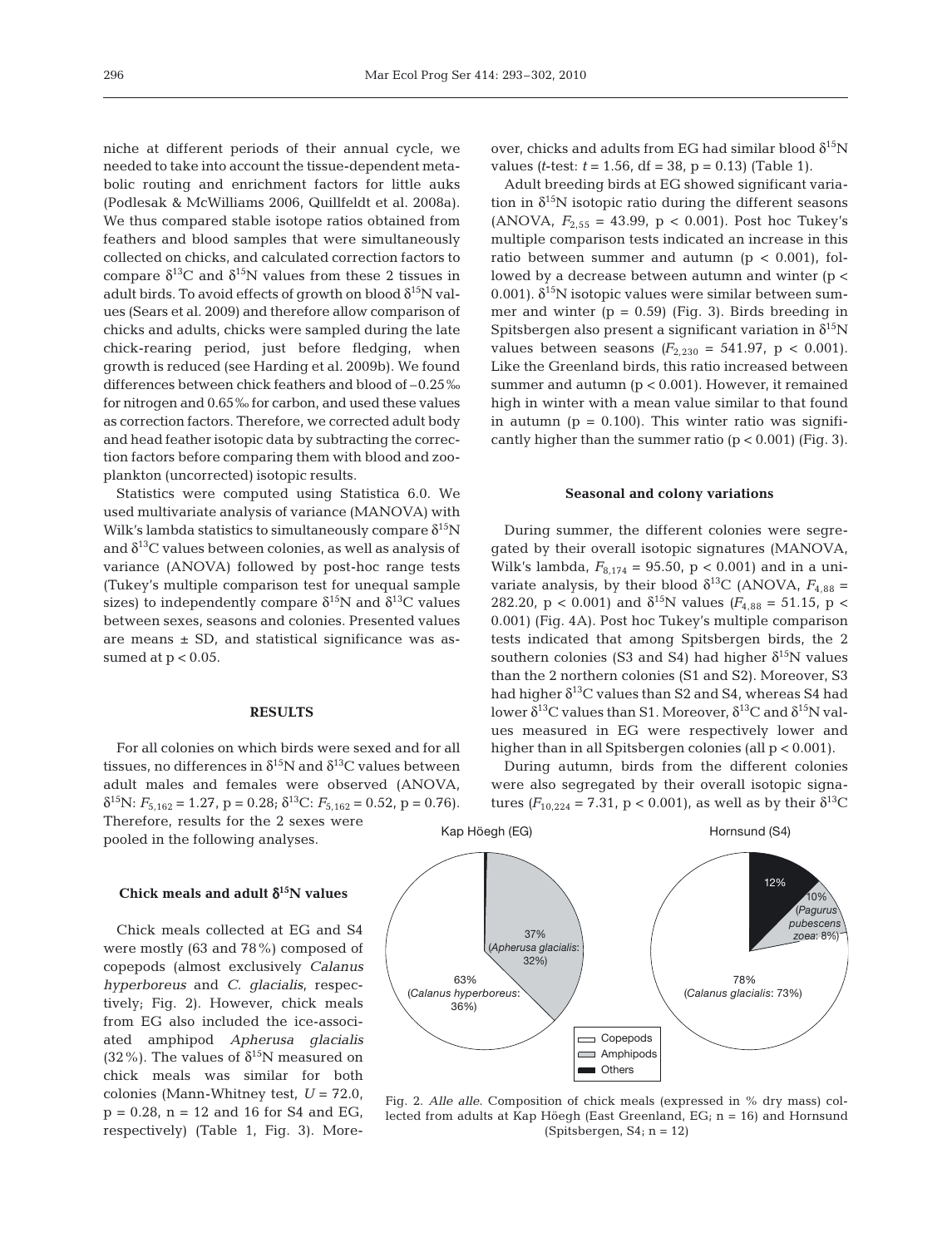| <b>Status</b>       | <b>Site</b>    | Colony                                            | Symbol         | <b>Tissue</b>                                                | Time period n              |                | $\delta^{13}C$ (%)                                    | $\delta^{15}N$ (%)                                 |
|---------------------|----------------|---------------------------------------------------|----------------|--------------------------------------------------------------|----------------------------|----------------|-------------------------------------------------------|----------------------------------------------------|
| Breeding<br>adults  | East Greenland | Kap Höegh<br>$(70^{\circ}43' N, 21^{\circ}38' W)$ | EG             | Whole blood<br>Body feathers<br>Head feathers                | Summer<br>Autumn<br>Winter | 20<br>19<br>19 | $-21.7 \pm 0.1$<br>$-20.5 \pm 0.7$<br>$-19.6 \pm 0.8$ | $11.4 \pm 0.1$<br>$13.1 \pm 0.7$<br>$11.4 \pm 1.0$ |
|                     | Spitsbergen    |                                                   |                | Mean whole blood<br>Mean body feathers<br>Mean head feathers | Summer<br>Autumn<br>Winter | 73<br>80<br>80 | $-20.1 \pm 0.2$<br>$-20.3 \pm 0.6$<br>$-19.4 \pm 0.5$ | $10.7 \pm 0.4$<br>$13.4 \pm 0.6$<br>$13.2 \pm 0.8$ |
|                     |                | Magdalenefjorden<br>(79°35' N, 11°05' E)          | S <sub>1</sub> | Whole blood<br>Body feathers<br>Head feathers                | Summer<br>Autumn<br>Winter | 14<br>20<br>20 | $-20.1 \pm 0.1$<br>$-20.6 \pm 0.6$<br>$-19.4 \pm 0.5$ | $10.5 \pm 0.2$<br>$13.5 \pm 0.6$<br>$12.9 \pm 0.9$ |
|                     |                | Kongsfjorden<br>(79°01' N, 12°25' E)              | S <sub>2</sub> | Whole blood<br>Body feathers<br>Head feathers                | Summer<br>Autumn<br>Winter | 20<br>20<br>20 | $-20.2 \pm 0.2$<br>$-20.3 \pm 0.5$<br>$-19.8 \pm 0.4$ | $10.4 \pm 0.2$<br>$13.2 \pm 0.7$<br>$13.3 \pm 0.8$ |
|                     |                | Longyearbyen<br>(78°13' N, 15°19' E)              | S <sub>3</sub> | Whole blood<br>Body feathers<br>Head feathers                | Summer<br>Autumn<br>Winter | 20<br>20<br>20 | $-20.0 \pm 0.3$<br>$-19.6 \pm 0.5$<br>$-18.9 \pm 0.4$ | $11.0 \pm 0.4$<br>$13.2 \pm 0.5$<br>$13.3 \pm 0.6$ |
|                     |                | Hornsund<br>(77°00' N, 15°22' E)                  | S <sub>4</sub> | Whole blood<br>Body feathers<br>Head feathers                | Summer<br>Autumn<br>Winter | 19<br>20<br>20 | $-20.3 \pm 0.2$<br>$-20.6 \pm 0.4$<br>$-19.5 \pm 0.4$ | $11.1 \pm 0.3$<br>$13.8 \pm 0.3$<br>$13.4 \pm 0.8$ |
| Wintering<br>adults | Nuuk           | (64°00' N, 55°00' W)                              | WG             | Whole blood<br>Body feathers                                 | Winter<br>Autumn           | 21<br>20       | $-19.5 \pm 0.4$<br>$-20.3 \pm 0.4$                    | $11.7 \pm 0.4$<br>$13.2 \pm 0.5$                   |
| Chicks              | East Greenland | Kap Höegh                                         | EG             | Whole blood<br>Body feathers<br>Chick food                   | Summer<br>Summer           | 20<br>19<br>16 | $-22.3 \pm 0.1$<br>$-21.6 \pm 0.4$<br>$-22.3 \pm 0.5$ | $11.8 \pm 1.2$<br>$11.6 \pm 0.3$<br>$8.4 \pm 0.5$  |
|                     | Spitsbergen    | Hornsund                                          | S <sub>4</sub> | Chick food                                                   |                            | 12             | $-21.8 \pm 0.3$                                       | $8.3 \pm 0.4$                                      |

Table 1. *Alle alle*. Stable isotopic signatures (means ± SD) of tissue samples collected. Stable isotope data are raw (uncorrected)



Fig. 3. *Alle alle*. Stable nitrogen isotope values (uncorrected; means ± SD) of samples from East Greenland and Spitsbergen during the different seasons and of chick meals collected at 2 colonies (EG and S4). At each site, values with different superscript letters are significantly different (see 'Results')

 $(F_{5,113} = 10.30, p < 0.001)$  and  $\delta^{15}N$  values  $(F_{5,113} = 4.00,$  $p = 0.002$ ). However, multiple comparison tests indicated that only birds from S3 differed from birds from the other sites, because of higher  $\delta^{13}$ C values (all p < 0.01). Furthermore, only birds from S4 had significantly higher  $\delta^{15}N$  values than those from S3, EG and WG (p = 0.02, 0.003 and 0.03, respectively) (Fig. 4B).

During winter, birds from all colonies were again segregated by their overall isotopic signatures  $(F_{10,226} =$ 20.10, p < 0.001) and in a univariate analysis, by their  $δ<sup>13</sup>C$  *(F<sub>5,114</sub>* = 12.75, p < 0.001) and  $δ<sup>15</sup>N$  values *(F<sub>5,114</sub>* = 30.14,  $p < 0.001$ ). However, multiple comparison tests indicated that  $\delta^{13}$ C values measured on birds from S3 and WG were similar  $(p = 1.00)$  but differed from those in all other colonies (all  $p < 0.01$ ), whereas  $\delta^{15}N$  values of Greenland birds (EG and WG) were similar ( $p =$ 1.00) but differed from those in all Spitsbergen colonies (all  $p < 0.001$ ) (Fig. 4C).

#### **DISCUSSION**

Detailed knowledge of seabird feeding ecology through the non-breeding season is essential to understand the determinants of winter mortality, and how individuals respond to environmental constraints and variability, notably in terms of prey availability. Karnovsky et al. (2008) studied little auk diet and found large seasonal changes throughout the year. However, their study was restricted to one site (the North Water Polynya off Northwest Greenland) and did not take into account intra-individual and spatial variations. Additional investigations were therefore needed to define the trophic niche of this essential seabird component of Arctic marine food webs across the North Atlantic.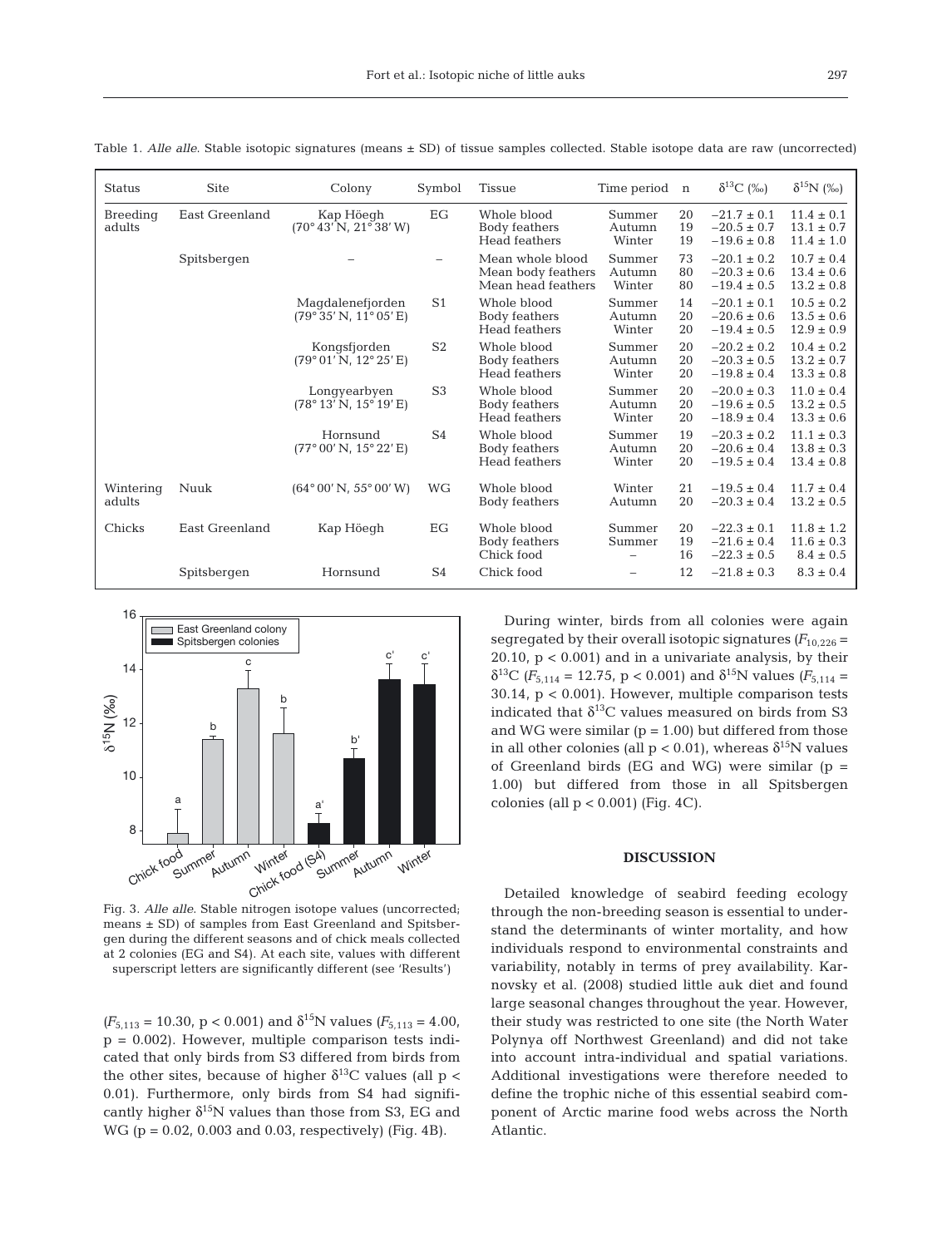

Fig. 4. Alle alle. Stable carbon and nitrogen isotope values (means  $\pm$  SD) of adult samples from each colony during the different seasons. Summer values (from blood) are uncorrected, while autumn and winter values (from feathers) are corrected. Open symbols: values measured on birds from the East Greenland colony; black-filled symbols: values from the Spitsbergen colonies; grey-filled symbols: values for the West Greenland winter-shot birds. See Table 1 for details of colonies

The use of stable isotope analysis is particularly relevant in this context, but results and interpretations in terms of distribution and trophic status have to be formulated carefully, notably by integrating information from baseline isoscapes (geographical distribution of isotope values, here  $\delta^{15}N$  and  $\delta^{13}C$ ). Indeed, while a difference between measured values might reflect contrasting habitats occupied or prey consumed, it might also result from a variation (in space and/or time) in isotopic values at the base of the food web. A recent overview of isoscapes at a large geographical scale (Graham et al. 2010) enables such an integration, and therefore provides guidance for future isotopic research. Little auk distribution is limited to the North Atlantic and the Arctic (above ca. 50° N; Gaston & Jones 1998), where  $\delta^{15}N$  values are homogeneous (Graham et al. 2010). This homogeneity is confirmed by similar  $\delta^{15}N$ signatures measured on zooplankton (chick meals) from East Greenland and Spitsbergen (Fig. 3), and on adult diet at Hornsund (S4) in a previous year (Harding et al. 2008). This therefore suggests minor spatiotemporal changes in  $\delta^{15}N$  values at the base of the food web within the distribution range of little auks, and allows comparison of nitrogen signatures that are assumed to reflect relative trophic position based on homogeneous  $\delta^{15}N$  baseline levels. In great contrast,  $\delta^{13}$ C values are spatially structured throughout this region, showing contrasting isotopic habitats. Nevertheless, this geographical gradient is not continuous, and some isotopic habitats represent vast areas where very distant regions (e.g. on both sides of Greenland) share similar baseline values (Graham et al. 2010). Interpretation of  $\delta^{13}$ C signatures to indicate the movements and distribution of marine predators such as little auks must therefore integrate such essential isoscape information.

Our study shows strong inter-seasonal variation in  $\delta^{15}$ N and  $\delta^{13}$ C isotopic signatures in birds from a given colony, thus confirming the results of Karnovsky et al.

(2008). Moreover, we observed that little auks from the different study colonies (East Greenland and Spitsbergen) occupy variable isotopic niches throughout the different seasons of their annual cycle, with some important variations between bird populations at different spatial scales.

Interestingly, isotopic niches measured were similar for males and females during all seasons. A previous investigation also found no sexual differences in the isotopic niche of little auks during the summer breeding season (Harding et al. 2008). The present investigation further extends these findings to the autumn and winter. Like guillemots *Uria* spp., little auks switch from bi-parental to uni-paternal care prior to chick fledging (Harding et al. 2004). Females usually leave the colony earlier, while males accompany chicks during fledging and the first period at sea (Stempniewicz 2001). Given these behavioural differences, we expected autumn moulting grounds and migration routes to be different for the 2 sexes, therefore leading to contrasting  $\delta^{15}N$  and  $\delta^{13}C$  isotopic values in autumn. Contrary to this expectation, our results show that both sexes have identical isotopic niches during this season. While this result indicates that males and females are likely to moult in the same overall geographic area, it cannot confirm at smaller spatial scale whether both sexes moult together or in close proximity. Further specific studies using methods that are complementary to stable isotope analyses will have to be performed to investigate sex-specific strategies and potential segregation more accurately.

#### **Spatial variability in the isotopic niche of little auks**

The coasts of Spitsbergen and Greenland, on both sides of the Greenland Sea, are characterized by water masses from 2 highly contrasting sources (Buch 2000;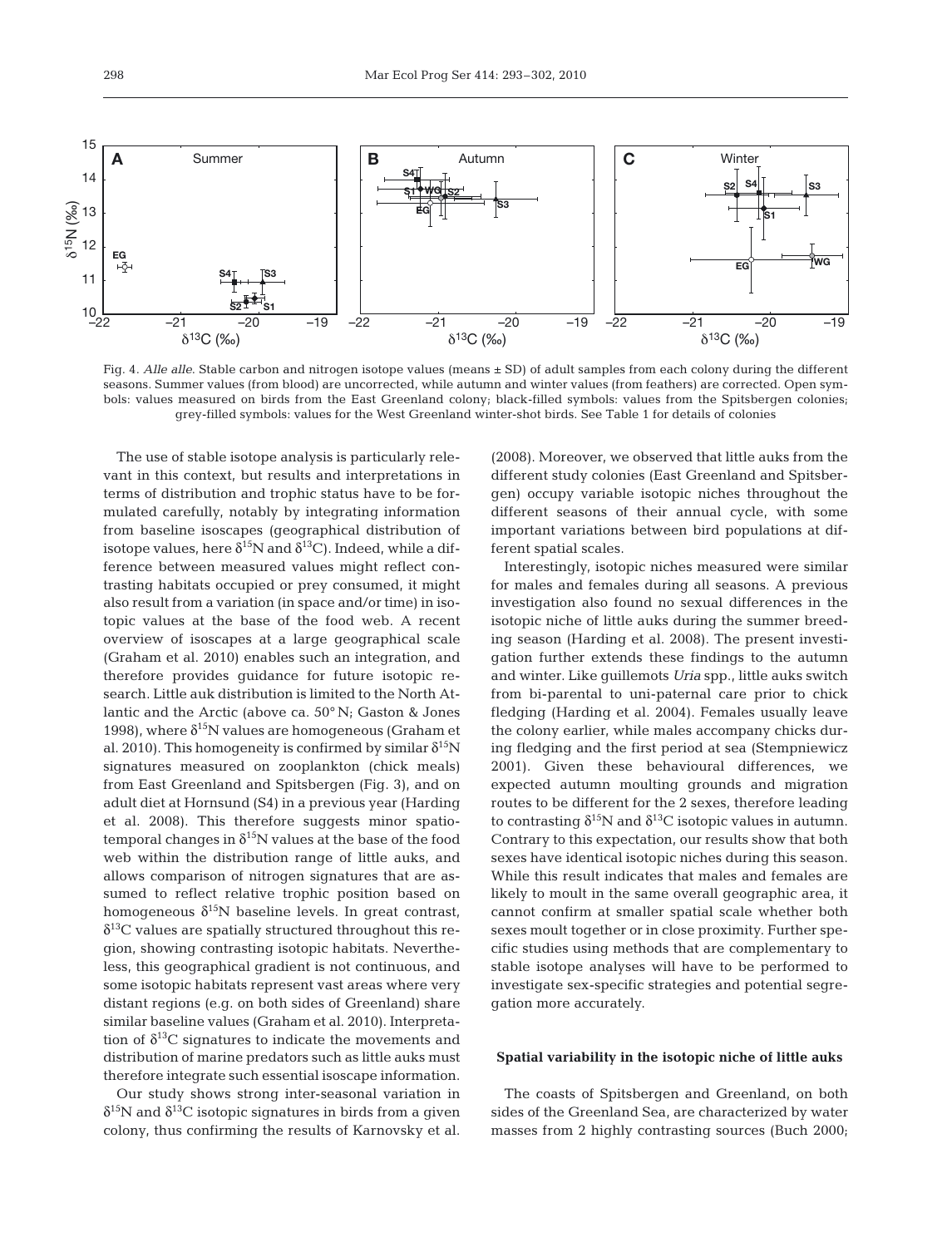Fig. 1). The West coast of Spitsbergen is dominated by the northward flowing Norwegian Atlantic current, which is an extension of the relatively warm North Atlantic current. In contrast, the East Greenland coast is characterized by cooler, less saline water of the East Greenland current flowing southward from the central Arctic basin (Buch 2000). The 2 distinct summer isotopic habitats ( $\delta^{13}$ C values) of the East Greenland and Spitsbergen birds (Fig. 1) reflect these 2 different oceanographic environments, and confirm recent isoscape meta-analyses (Graham et al. 2010).

The summer diet of little auks has been described in detail in previous studies (e.g. Karnovsky et al. 2003, Jakubas et al. 2007, Harding et al. 2008, Karnovsky et al. 2008). Here, only chick meals were collected, but the similar  $\delta^{15}N$  isotopic values measured both in chick and adult blood samples strongly suggest that adult and chick little auks feed on similar prey. Therefore, results obtained in this study (isotopes and prey identification) confirm that all birds from the different colonies and populations mostly feed at low trophic levels and on *Calanus* copepods in summer. However, several differences are apparent among colonies at large and small spatial scales (Figs. 2 & 4A). For example, prey identification shows that the main copepod species consumed by East Greenland (EG; *C. hyperboreus)* and Spitsbergen (S4; *C. glacialis)* birds differ — a result that mirrors prey availability at both sites (Karnovsky et al. 2003, Falk-Petersen et al. 2009) and confirms previous investigations (Harding et al. 2008, 2009a, Kwasniewski et al. 2010). Moreover, the presence of sea-ice near the East Greenland colony allowed breeding birds to feed on the ice-associated amphipod *Apherusa glacialis* (Fig. 2).

In Spitsbergen, the 2 northern colonies were also segregated from the 2 southern colonies by their  $\delta^{15}N$ values (Fig. 4A). However, the difference observed was only marginally significant — a fact that might be explained in 2 different ways. Firstly, and most likely, northern birds may feed at a slightly lower trophic level than southern birds, thereby reflecting different targeted prey. It is established that during summer, adult little auks perform long foraging trips that allow them to feed in areas >200 km from their breeding sites (Welcker et al. 2009). Birds from S1 and S2 are therefore able to reach distant feeding grounds in the Arctic Ocean, where multi-year ice prevails as well as associated amphipods *Apherusa glacialis* (Søreide et al. 2008), which is the prey with the lowest nitrogen isotopic signature consumed by little auks (Tamelander et al. 2006, Harding et al. 2009a). First investigations of little auk feeding grounds using GPS tracking confirmed that some breeding adults from Magdalenefjorden (S1) reach the sea ice edge at 130 km from their colony (D. Jakubas et al. unpubl. data). Moreover, the prey *A. glacialis* was present in chick meals collected at S1 in 2007 and 2008 (Kwasniewski et al. 2010), while it was not found at S4 (present study, Kwasniewski et al. 2010). Consequently, it is likely that adults from the 2 northern colonies feed on a higher proportion of *A. glacialis* (and therefore at a lower trophic level) than those from the 2 southern colonies which cannot reach northern, cooler waters. On the other hand, we cannot exclude a slight and regional baseline isotopic variation between North and South Spitsbergen, which may also explain the small difference between both groups, with birds from all Spitsbergen colonies feeding at similar trophic levels. To clarify this point, further, smaller-scale investigations are required to define baseline  $\delta^{15}N$  values across the marine habitats of little auks from Spitsbergen.

Overall, the foraging distance of breeding little auks is constrained by the need to frequently feed the chick at the colony (Welcker et al. 2009). This constraint drives the behaviour of the birds, with all individuals from a given colony feeding in a similar habitat, and on the same range of prey available in their immediate environment. This phenomenon is reflected by a low variance in  $\delta^{15}N$  and  $\delta^{13}C$  isotopic values during summer (Fig. 4A). Conversely, during the non-breeding season, birds are free to occupy any area of their winter range, and to feed on any prey item. This is confirmed by our study, which clearly shows that the isotopic niche occupied by little auks from the same colony is wider during the non-breeding season, as has been found in other seabird species elsewhere (Cherel et al. 2007, 2008). This strongly suggests that non-breeding little auks disperse across contrasting water masses of the North Atlantic, where they feed on a wider range of prey.

### **Temporal variability in the isotopic niche of little auks**

Between summer and autumn, little auks from all studied colonies showed a drastic change in their trophic status (reflected by the  $\delta^{15}N$  isotopic ratio). Indeed, their  $\delta^{15}N$  increased by ~3‰ between both seasons. This change of >1 trophic level (Hobson & Welch 1992) strongly suggests a dietary shift between summer and autumn. This change is consistent with that observed in little auks from the North Water Polynya (Karnovsky et al. 2008), and with our current knowledge of copepod ecology (Falk-Petersen et al. 2009). Indeed, soon after summer, copepods (including *Calanus* spp. species), which are caught by little auks during breeding (Fig. 2), are known to perform vertical migration to depths of several hundred meters to undergo diapause, thereby becoming inaccessible to the birds, which can only dive to 40 m (Harding et al.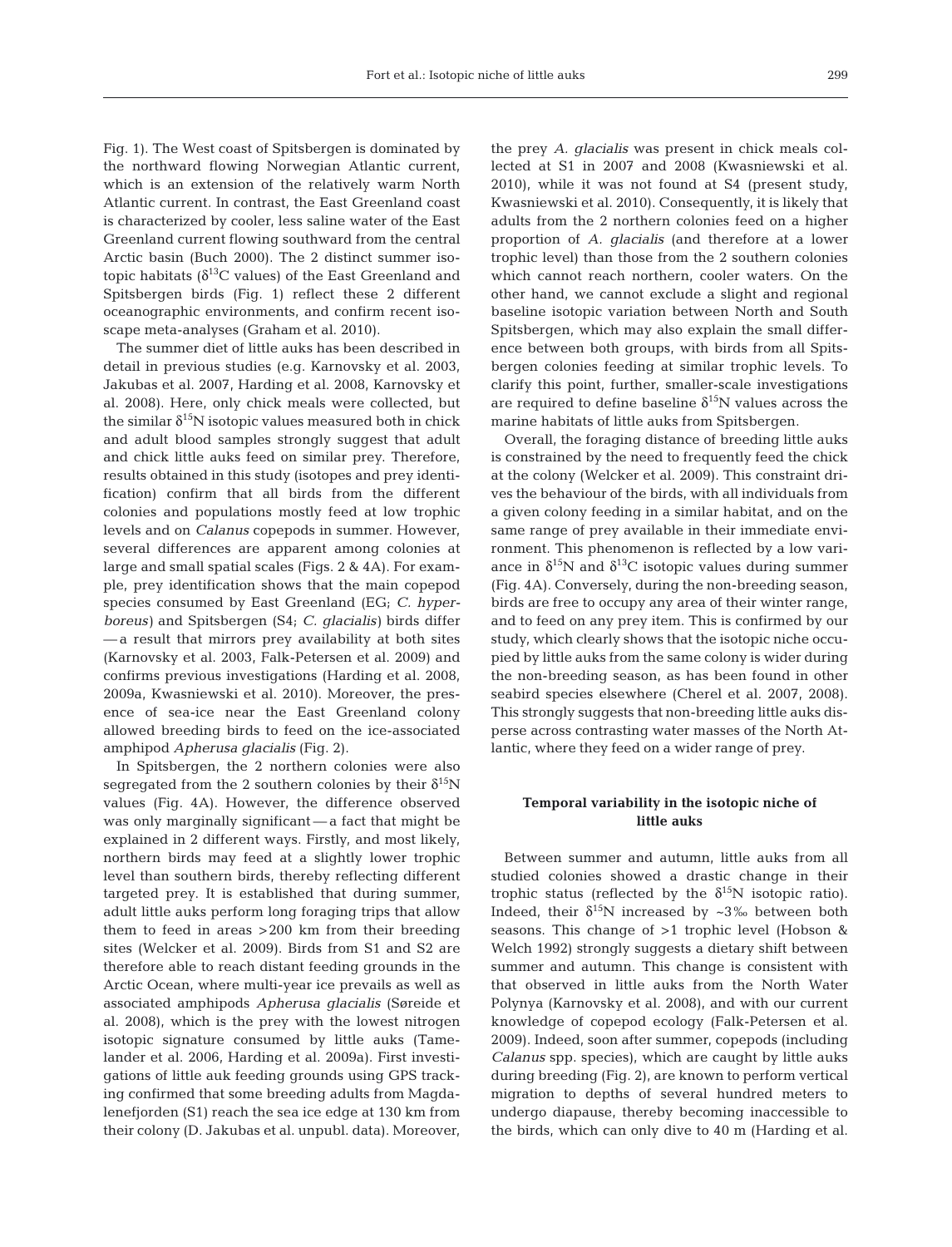2009a). These copepods are thought to migrate back to surface waters a few months later to match the spring phytoplankton bloom (Falk-Petersen et al. 2009, Henson et al. 2009). During autumn, little auks are thus expected to feed on alternate prey. For instance, larger, energy-richer amphipods feeding at higher trophic levels might be consumed by little auks in early autumn (Stempniewicz 2001).

During autumn, birds from all colonies displayed similar  $\delta^{13}$ C values (except birds from S3; Fig. 4B). As mentioned above, and relying on this similarity only, it is difficult to interpret these results in terms of whether moulting places are common or different. However, existing information from long-term ring recoveries (e.g. Stempniewicz 2001) and recent biotelemetry studies (A. Mosbech et al. unpubl. data) suggested that (1) Spitsbergen birds move quickly after the breeding season to ice-filled areas of the West Greenland Sea, and start to moult there (Stempniewicz 2001), while (2) East Greenland birds move northerly after summer to moult in the Greenland Sea (A. Mosbech et al. unpubl. data). Combined results therefore indicate that during autumn, birds from East Greenland and Spitsbergen moult in a similar isotopic habitat/water mass, most likely in the Greenland Sea.

The pattern of changes in bird trophic levels between autumn and winter was different for the East Greenland and Spitsbergen colonies. Birds breeding in East Greenland displayed a second dietary shift in winter since they fed at a lower trophic level at this time than during autumn. Interestingly, their winter  $\delta^{15}$ N values, similar to those of summer, are in agreement with birds preying upon copepods during this period (Sato et al. 2002, Karnovsky et al. 2008). Little auks from East Greenland mainly winter off Newfoundland (Stempniewicz 2001, A. Mosbech et al. unpubl. data). In this region, the spring phytoplankton bloom starts earlier than in the rest of the North Atlantic (i.e. from February; Henson et al. 2009) and it is likely that copepods, which migrate back to surface waters following this bloom, are available to diving little auks during their winter moult (Fort et al. 2010). In contrast, birds from all Spitsbergen colonies adopted a different feeding strategy during winter. Their  $\delta^{15}N$ values showed that little auks maintained a high trophic level during winter, similar to that in autumn.

During the winter moult, Greenland and Spitsbergen populations shared a similar isotopic habitat (reflected by similar  $\delta^{13}$ C isotopic ratios). However,  $\delta^{15}$ N values showed that birds fed at different trophic levels (see 'Results'), suggesting contrasting targeted prey, and therefore distinct moulting grounds, where prey availability differed. Interestingly, during all the nonbreeding seasons, birds from S3 clearly adopted a different strategy and moulted in different water masses than birds from all other colonies (Fig. 4). Mechanisms underlying this difference remain unknown and merit further investigation, notably by combining geolocation and isotope analysis (e.g. Bost et al. 2009).

# **Isotopic niche of birds wintering off Southwest Greenland**

During autumn, birds collected off Southwest Greenland (WG) had identical isotopic niches as those from other colonies (with the exception of S3). This suggests that birds were moulting in a similar isotopic habitat, feeding at the same trophic level and most likely on the same prey. However, during winter, they occupied a different isotopic niche from that of birds from Spitsbergen and a different habitat (different  $\delta^{13}$ C values) from that of birds from EG, even if they were feeding at similar trophic levels (similar  $\delta^{15}N$  values). Therefore, it seems that wintering birds caught off Nuuk (WG) represent a different population from those sampled during summer, although our study did not permit determination of their origin. Interestingly, this result also indicates that birds from both East Greenland and Spitsbergen do not winter off Southwest Greenland, but rather in different isotopic/feeding habitats, thereby confirming previous investigations based on ring recoveries and biotelemetry. However, it should be noted that the analysis performed on winter bird blood samples reflects isotopic signatures from January, a period during which birds are still in their wintering grounds. In contrast, analyses performed on breeding bird head feather samples reflect isotopic signatures from the March moult, when birds have already started their spring migration (Stempniewicz 2001). Consequently, and even if both tissues represent the winter trophic status and isotopic niche, they are separated by a period of ~1 to 2 mo during which time birds probably moved, potentially affecting their  $\delta^{13}$ C isotopic ratios. Therefore, these isotopic results are not totally comparable and have to be interpreted carefully, supporting the need for further studies to confirm bird locations during the different seasons.

## **CONCLUSIONS**

Consideration of temporal and spatial variation in seabird feeding ecology is essential to a better understanding of how they adapt to environmental stochasticity, and how varying constraints affect their survival. Some studies have investigated seabird diet across seasons using stable isotopes on different tissues (e.g. Cherel et al. 2008, Quillfeldt et al. 2008b), while others have compared different populations during a specific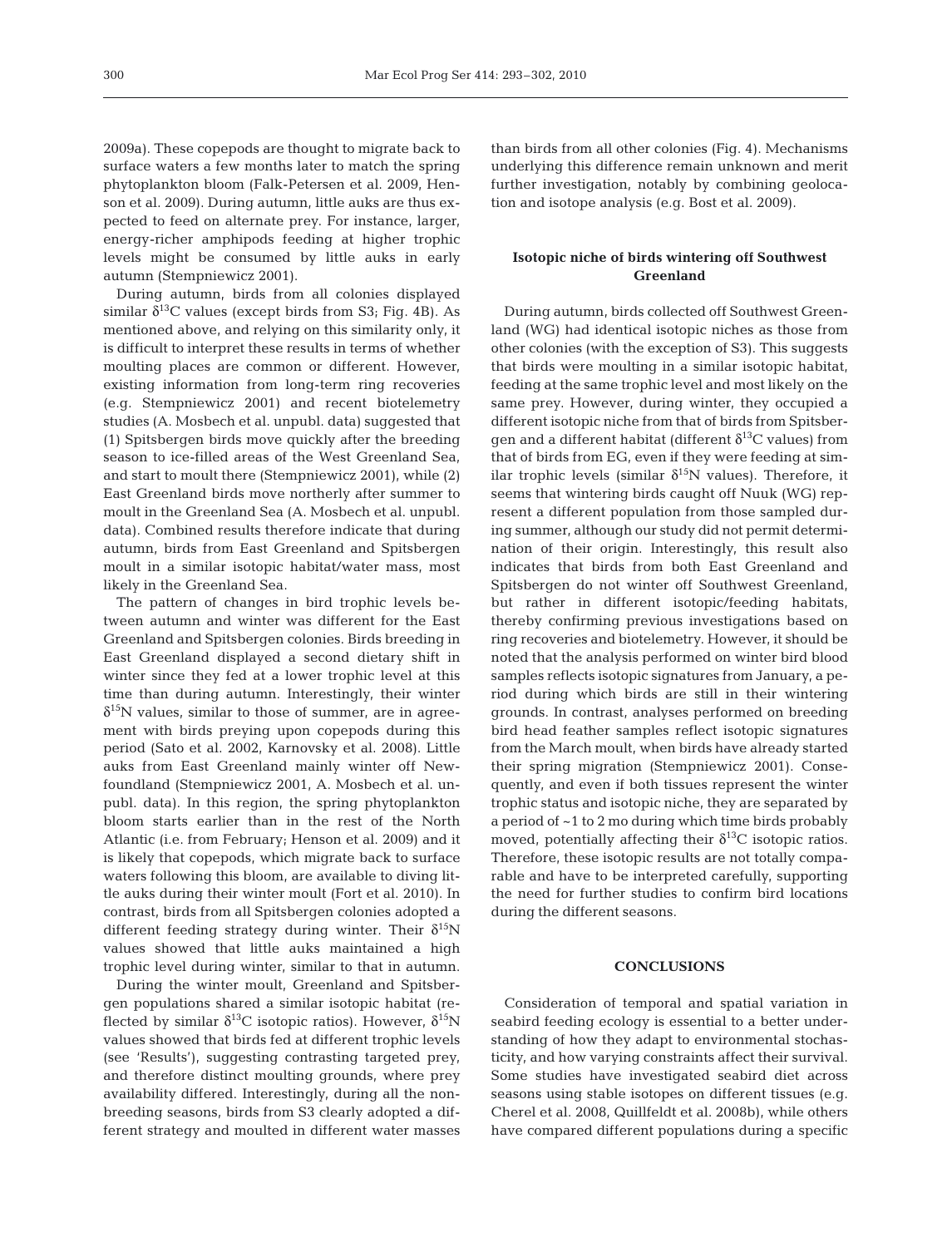period (e.g. Cherel et al. 2006). However, hardly any study has considered both variables simultaneously in a seabird species. Presenting 2 distinct moults  $yr^{-1}$ , both occurring during a short time window, and with a geographic distribution covering a wide range of current regimes and water characteristics (Stempniewicz 2001), little auks are excellent candidates for the study of spatio-temporal variation in feeding ecology through stable isotopic analyses. Using these particularities, our study is therefore one of the first to track cycle while comparing strategies adopted by birds from distant colonies (but see Bearhop et al. 2000).

We showed that during their non-breeding season, individual little auks display an important seasonal change in trophic status. We also highlighted significant variations between colonies and populations at both small and large spatial scales. Our study also provides one of the first descriptions of the winter feeding ecology of little auks (e.g. Fort et al. 2010) and gives important insights into their moulting and wintering grounds, to be confirmed with complementary methods such as geolocation (see Bost et al. 2009).

Little auks from the North Atlantic are able to modulate their feeding ecology depending on the temporal availability of their prey and also to exploit a wide range of prey, ranging from calanoid copepods to fish larvae (Karnovsky et al. 2008, present study). Such information is essential to understand how this species responds to a constraining and fluctuating environment. Interestingly, we also hypothesize that such a spatio-temporal dietary flexibility might enable little auks to feed on zooplankton species which currently do not occur in the North Atlantic, but which may extend their northern distribution because of global warming (Beaugrand & Reid 2003) and may therefore invade North Atlantic waters and little auk foraging areas. The capacity of little auks to survive on these new resources may determine the fate of their populations in a warming Arctic.

*Acknowledgements.* We thank all assistants for their hard work in the field; M. Munck and NANU Travel for logistical support; C. Egevang for help in obtaining winter birds; B. Moe and E. Noreen for genetic sexing; W. Walkusz for advice on zooplankton identification; and D. Ainley, S. Bearhop and S. Votier for comments on an earlier version of the manuscript. Funding for this study was provided by the French Polar Institute Paul Emile Victor (Grant 388 to D.G.), the National Science Foundation (grant 0612504 to A.H. and N.K. Education and Science (grant IPY/25/2007 to D.J.). This study was conducted under permits of the Ethics Committee of the French Polar Institute (MP/12/24/05/05) and with the permission of the Greenland Home Rule Government, Ministry of Environment and Nature (Danish Polar Center Scientific Expedition Permit 512-240). J.F. was supported by a grant from the University Louis Pasteur (Strasbourg, France).

#### LITERATURE CITED

- AMAP (1998) Assessment report: Arctic pollution issues. Arctic Monitoring and Assessment Programme (AMAP), Oslo
- ► Barbraud C, Weimerskirch H (2003) Climate and density shape population dynamics of a marine top predator. Proc Biol Sci 270:2111–2116
- ► Bearhop S, Phillips RA, Thompson DR, Waldron S, Furness RW (2000) Variability in mercury concentrations of great skuas *Catharacta skua*: the influence of colony, diet and trophic status inferred from stable isotope signatures. Mar Ecol Prog Ser 195:261–268
- trophic niche variation in a seabird across the annual  $\triangleright$  Bearhop S, Waldron S, Voltier SC, Furness RW (2002) Factors that influence assimilation rates and fractionation of nitrogen and carbon stable isotopes in avian blood and feathers. Physiol Biochem Zool 75:451–458
	- ► Beaugrand G, Reid PC (2003) Long-term changes in phytoplankton, zooplankton and salmon related to climate. Global Change Biol 9:801–817
	- ► Bost CA, Thiebot JB, Pinaud D, Cherel Y, Trathan PN (2009) Where do penguins go during the inter-breeding period? Using geolocation to track the winter dispersion of the macaroni penguin. Biol Lett 5:473–476
		- Buch E (2000) A monograph on the physical oceanography of the Greenland waters. Danish Meteorological Institute Scientific Report No.00-12. Danish Meteorological Institute, Copenhagen
	- ► Carleton SA, del Rio CM (2005) The effect of cold-induced increased metabolic rate on the rate of 13C and 15N incorporation in house sparrows (*Passer domesticus)*. Oecologia 144:226–232
	- ► Cherel Y (2008) Isotopic niches of emperor and Adélie penguins in Adélie Land, Antarctica. Mar Biol 154:813–821
	- ► Cherel Y, Phillips RA, Hobson KA, McGill R (2006) Stable isotope evidence of diverse species-specific and individual wintering strategies in seabirds. Biol Lett 2:301–303
	- ► Cherel Y, Hobson KA, Guinet C, Vanpé C (2007) Stable isotopes document seasonal changes in trophic niches and winter foraging individual specialisation in diving predators from the Southern Ocean. J Anim Ecol 76:826–836
	- ► Cherel Y, Le Corre M, Jaquemet S, Ménard F, Richard P, Weimerskirch H (2008) Resource partitioning within a tropical seabird community: new information from stable isotopes. Mar Ecol Prog Ser 366:281–291
	- ► Daunt F, Afanasyev V, Silk JRD, Wanless S (2006) Extrinsic and intrinsic determinants of winter foraging and breeding phenology in a temperate seabird. Behav Ecol Sociobiol 59: 381–388
		- Egevang C, Boertmann D, Mosbech A, Tamstorf MP (2003) Estimating colony area and population size of little auks *Alle alle* at Northumberland Island using aerial images. Polar Biol 26:8–13
	- ► Egevang C, Stenhouse IJ, Phillips RA, Petersen A, Fox JW, Silk JRD (2010) Tracking of Arctic terns *Sterna paradisaea* reveals longest animal migration. Proc Natl Acad Sci USA 107:2078–2081
	- ► Falk-Petersen S, Mayzaud P, Kattner G, Sargent JR (2009) Lipids and life strategy of Arctic *Calanus*. Mar Biol Res 5: 18–39
- and Grant 0301469 to N.K.) and the Polish Ministry of Higher  $\triangleright$  Fort J, Porter WP, Grémillet D (2009) Thermodynamic modelling predicts energetic bottleneck for seabirds wintering in the northwest Atlantic. J Exp Biol 212:2483–2490
	- Fort J, Cherel Y, Harding AMA, Egevang C, Steen H, Kuntz G, Porter WP, Grémillet D (2010) The feeding ecology of little auks raises questions about winter zooplankton stocks in North Atlantic surface waters. Biol Lett, doi:10.1098/rsbl. 2010.0082 (published online 17 March 2010)